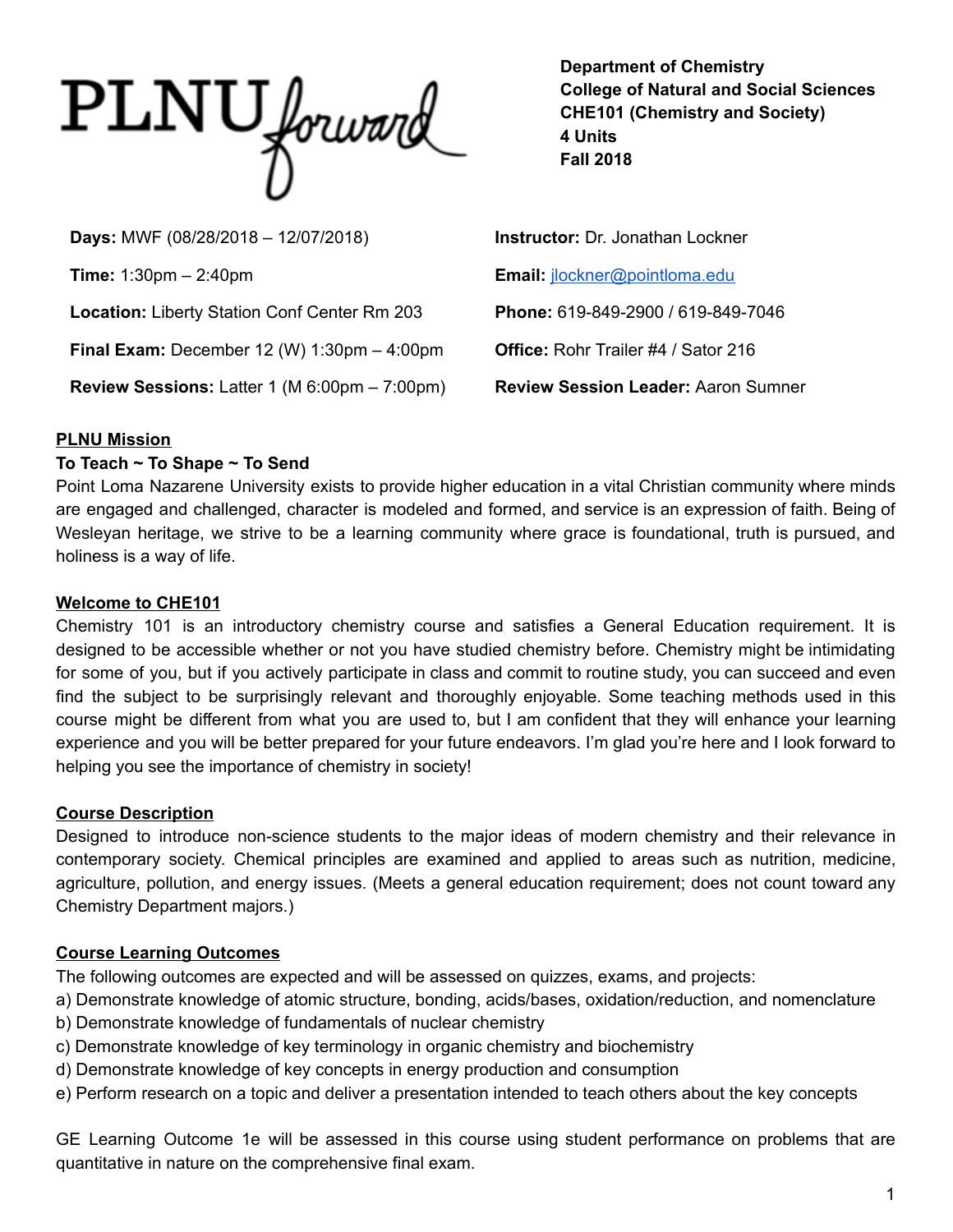#### **Canvas**

You will be required to access this course regularly on Canvas, where you may keep track of readings, access assignments, view lecture slides, read notifications, check your grades, etc.

## **Textbook**

*Chemistry For Changing Times*, 14th Edition, John W. Hill, Terry W. McCreary, ISBN: 9780133923186 (MasteringChemistry with eText), 9780133923162 (Books a la Carte + MasteringChemistry with eText), 9780321971180 (Hardbound Text + MasteringChemistry with eText)

### **MasteringChemistry**

This is a web-based homework site. You are required to purchase access. If you bought a new textbook from the bookstore, you already have an access code for MasteringChemistry in your bundle. Go to [www.masteringchemistry.com](http://www.masteringchemistry.com/) You will need to provide your email address, your 6-digit PLNU student ID, the Course ID (MCLOCKNER90816), and an access code (packaged with your textbook or as a standalone item).

## **Homework**

You will be assigned a set of homework problems for each chapter to be completed online at the MasteringChemistry website. The assignment for each chapter will be due by 7:00pm on the date specified in the course schedule found in this syllabus (see below). You may also consult the assignment calendar within MasteringChemistry. Late homework completion will not be allowed. These assignments are invaluable in preparing you for the in-class exams. Working problems is the only practical way to learn the material, and you should try your best to solve the problems before looking at the solutions. Online homework will count for 12% of your overall course grade.

#### **Group Work**

We will also have regular in-class group work and in-class group assignments. Group work will count for 9% of your overall course grade. *This is where "Board Shorts" will come into play.*

# **Group Projects**

During the semester, we will enjoy in-class presentations by you, the students! I will assign various topics for which you will be expected to research, work collaboratively outside of class, prepare for, and deliver a presentation using PowerPoint, whiteboards, etc. Group projects count for 9% of your overall course grade.

#### **Office Hours**

I will make every effort to be available in my office during the times indicated here for office hours: MWF 11:00am – 12:00pm. You may schedule an appointment or take your chances and drop by.

# **Review Sessions**

I will do my best to schedule some in-class time prior to each exam for me to answer any questions that you might have. In addition, there will be student-led review sessions during the semester. Your student review session leader is Aaron Sumner [\(asumner1024@pointloma.edu\)](mailto:asumner1024@pointloma.edu). Aaron will host a review session each week (unless otherwise noted).

#### **Quizzes**

There will be six quizzes worth 10 points each given throughout the semester. Your lowest quiz score will be dropped. These quizzes may take on different forms, including but not limited to the following: take-home, in-class, in-class open-book, or in-class group work. Quizzes will count for 5% of your overall course grade.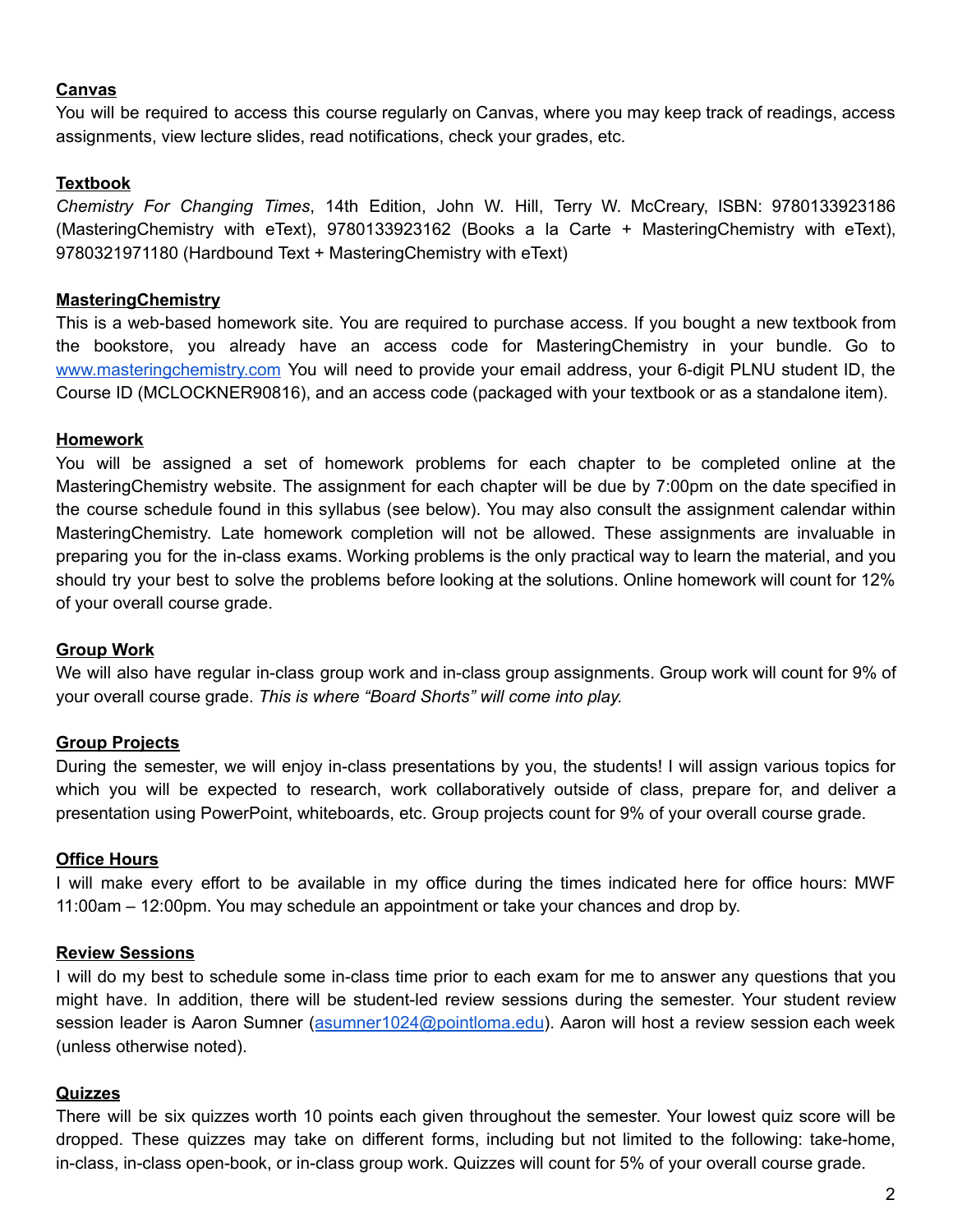#### **Exams**

*Hour Exams:* Exams will cover material in the textbook and the lecture material as well as any other assigned material. There will be three major exams (150 points each). These are worth 45% of your overall course grade. No exam scores will be dropped. **If you are caught cheating, I reserve the right to assign you a zero** on that quiz or exam, and you may be subject to further action as stated in the University policy. **Makeup exams will only be given for excused absences supported by the appropriate documentation.** You should make sure to contact me before your scheduled exam time. My phone has a 24-hour voicemail service so you may leave a message (always leave a phone number where you may be reached). If you are unable to call me, then have your roommate, parents, etc., make contact for you. If you find that there are errors in the grading of your exam, you should come by my office as soon as possible.

*Exam Schedule:* A tentative, but reasonably accurate, schedule for the three hour exams is given in the course schedule found on the last two pages of this syllabus. Changes to exam dates will be announced at least two days in advance. If you miss class and do not find out about the changes, that is your problem and it is not a valid reason for requesting a makeup exam.

*Final Exam:* The date for your final exam is firmly set as per University policy. Successful completion of this class requires taking the final examination **on its scheduled day**. The final examination schedule is posted on the Class [Schedules](https://drive.google.com/file/d/0B_GGaV-aJW1SWnVNSzMwM2dJZXc/view) site. No requests for early examinations or alternative days will be approved. The final exam will consist of one portion over material covered in class since Exam 3 and one portion that will be comprehensive over the rest of the course. The final exam is worth 20% of your overall course grade.

#### **Course Grade**

Your overall course grade will be based on your performance in various course activities described above. The weighting of each course activity is shown below.

| Homework              | 12% (120 points) |
|-----------------------|------------------|
| Group Work            | 9% (90 points)   |
| <b>Group Projects</b> | 9% (90 points)   |
| Quizzes               | 5% (50 points)   |
| <b>Hour Exams</b>     | 45% (450 points) |
| <b>Final Exam</b>     | 20% (200 points) |

Letter grades will be assigned at the end of the course based on your percentage of total possible points, according to the following approximate scale:

| A                                                            | $90 - 100\%$  |  |  |  |
|--------------------------------------------------------------|---------------|--|--|--|
| В                                                            | $80 - 90\%$   |  |  |  |
| $C$ and $C$                                                  | 70 – 80%      |  |  |  |
| D                                                            | $60 - 70\%$   |  |  |  |
|                                                              | $NC/F < 60\%$ |  |  |  |
| $(+)$ and $(-)$ grades will be assigned within each bracket. |               |  |  |  |
| (There is no A+ grade.)                                      |               |  |  |  |

#### **Course Schedule**

Listed below is a schedule with approximate lecture coverage and approximate exam dates indicated.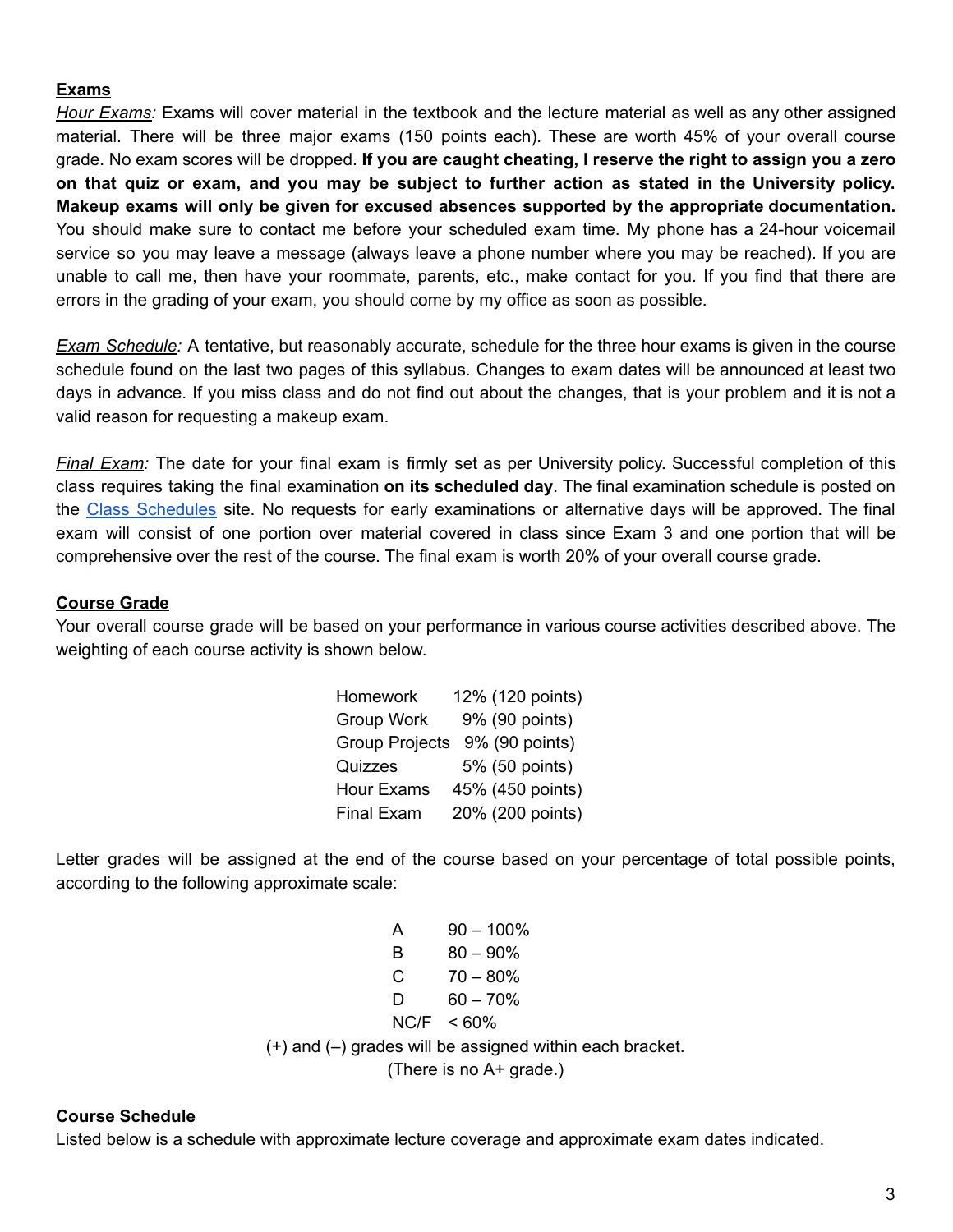## **PLNU Copyright Policy**✭

Point Loma Nazarene University, as a non-profit educational institution, is entitled by law to use materials protected by the US Copyright Act for classroom education. Any use of those materials outside of the class may violate the law.

# **PLNU Academic Honesty Policy**✭

Students should demonstrate academic honesty by doing original work and by giving appropriate credit to the ideas of others. Academic dishonesty is the act of presenting information, ideas, and/or concepts as one's own when in reality they are the results of another person's creativity and effort. A faculty member who believes a situation involving academic dishonesty has been detected may assign a failing grade for that assignment or examination, or, depending on the seriousness of the offense, for the course. Faculty should follow and students may appeal using the procedure in the university Catalog. See [Academic](https://catalog.pointloma.edu/content.php?catoid=18&navoid=1278#Academic_Honesty) Policies for definitions of kinds of academic dishonesty and for further policy information.

### **PLNU Academic Accommodations Policy**✭

If you have a diagnosed disability, please contact PLNU's Disability Resource Center (DRC) to demonstrate need and to register for accommodation by phone at 619-849-2486 or by email at [DRC@pointloma.edu.](mailto:DRC@pointloma.edu) See Disability [Resource](https://www.pointloma.edu/offices/disability-resource-center) Center for additional information.

## **PLNU Attendance and Participation Policy**✭

Regular and punctual attendance at all classes is considered essential to optimum academic achievement. If the student is absent from more than 10 percent of class meetings, the faculty member can file a written report which may result in de-enrollment. If the absences exceed 20 percent, the student may be de-enrolled without notice until the university drop date or, after that date, receive the appropriate grade for their work and participation. See [Academic](https://catalog.pointloma.edu/content.php?catoid=35&navoid=2136#Class_Attendance) Policies in the Undergraduate Academic Catalog.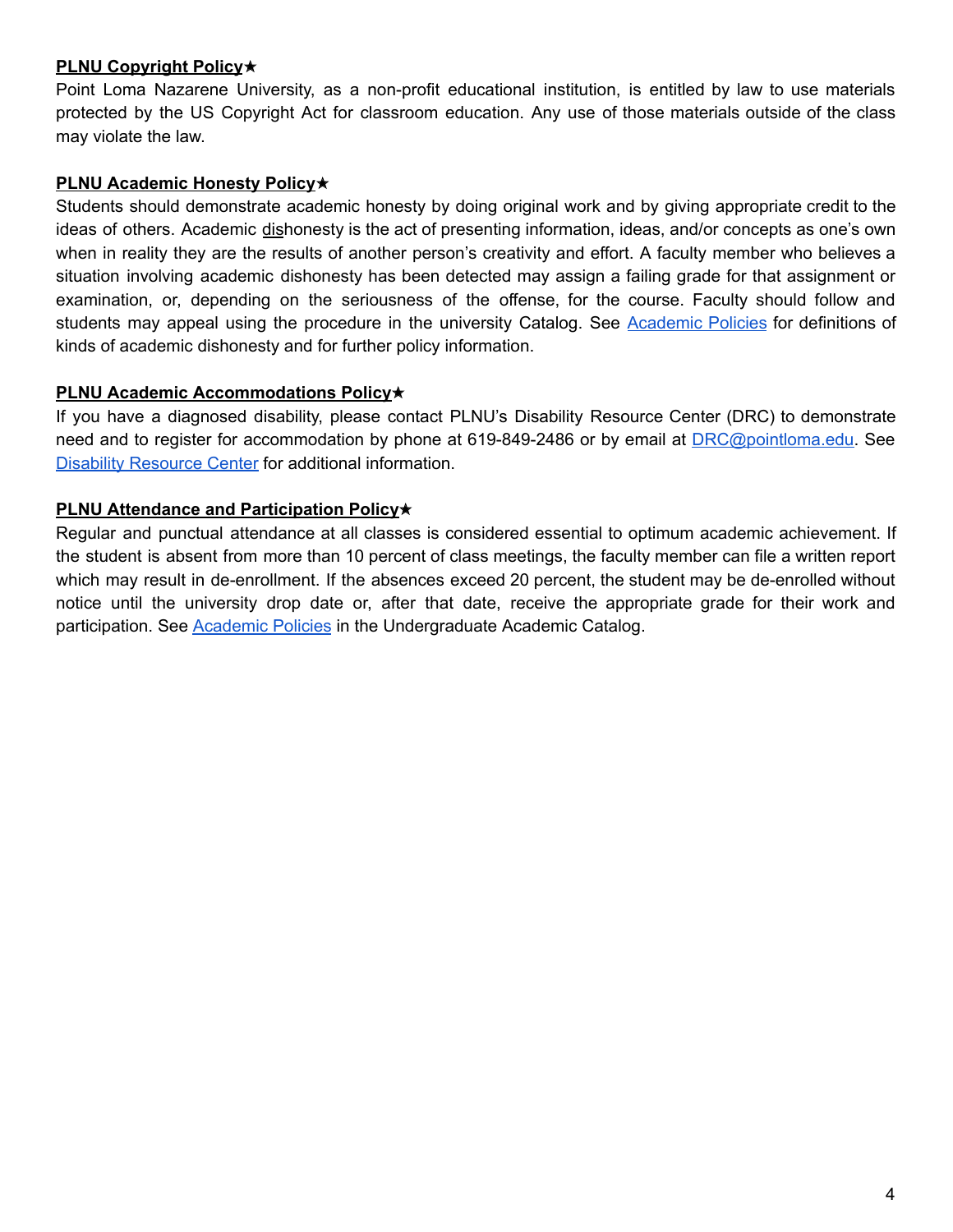| <b>Week</b>    | Date (Day)        | <b>In-Class Plan</b>                     | <b>HW (MasteringChemistry)</b> |
|----------------|-------------------|------------------------------------------|--------------------------------|
| 1              | Aug 28 (T)        | Introduction & Syllabus                  |                                |
|                | Aug 29 (W)        | Lecture (Ch. 1) / Board Shorts           |                                |
|                | Aug 31 (F)        | Lecture (Ch. 1) / ICA (Math)             | Intro HW due by 7:00pm         |
| $\overline{2}$ | <b>Sep 3 (M)</b>  | <b>NO CLASS (Labor Day)</b>              |                                |
|                | Sep $5(N)$        | Lecture (Ch. 2) / Board Shorts           | Ch. 1 HW due by 7:00pm         |
|                | Sep 7 (F)         | Lecture (Ch. 2) / Quiz                   |                                |
| 3              | Sep 10 (M)        | Group Projects (Proposal)                |                                |
|                | Sep 12 (W)        | Lecture (Ch. 3) / Board Shorts           | Ch. 2 HW due by 7:00pm         |
|                | Sep 14 (F)        | Lecture (Ch. 3) / ICA (Atomic Structure) |                                |
| 4              | Sep 17 (M)        | Lecture (Ch. 4)                          |                                |
|                | Sep 19 (W)        | Lecture (Ch. 4) / Board Shorts           | Ch. 3 HW due by 7:00pm         |
|                | Sep 21 (F)        | Lecture (Ch. 4) / Quiz                   |                                |
| 5              | Sep 24 (M)        | Exam 1                                   |                                |
|                | Sep 26 (W)        | Lecture (Ch. 5)                          | Ch. 4 HW due by 7:00pm         |
|                | Sep 28 (F)        | Lecture (Ch. 5) / Board Shorts           |                                |
| 6              | Oct $1(M)$        | Lecture (Ch. 5) / Quiz                   |                                |
|                | Oct 3 (W)         | Group Projects (Plan)                    |                                |
|                | Oct $5(F)$        | Lecture (Ch. 6)                          | Ch. 5 HW due by 7:00pm         |
| $\overline{7}$ | Oct $8(M)$        | Lecture (Ch. 6) / Board Shorts           |                                |
|                | Oct 10 (W)        | Lecture (Ch. 6) / ICA (Phases & IMFs)    |                                |
|                | Oct 12 (F)        | Lecture (Ch. 7)                          | Ch. 6 HW due by 7:00pm         |
| 8              | Oct 15 (M)        | Lecture (Ch. 7) / Board Shorts           |                                |
|                | Oct 17 (W)        | Lecture (Ch. 7) / Special Treat          |                                |
|                | <b>Oct 19 (F)</b> | <b>NO CLASS (Fall Break Day)</b>         | Ch. 7 HW due by 7:00pm         |
| 9              | Oct 22 (M)        | Exam 2                                   |                                |
|                | Oct 24 (W)        | Lecture (Ch. 8)                          |                                |
|                | Oct 26 (F)        | Lecture (Ch. 8) / Board Shorts           |                                |